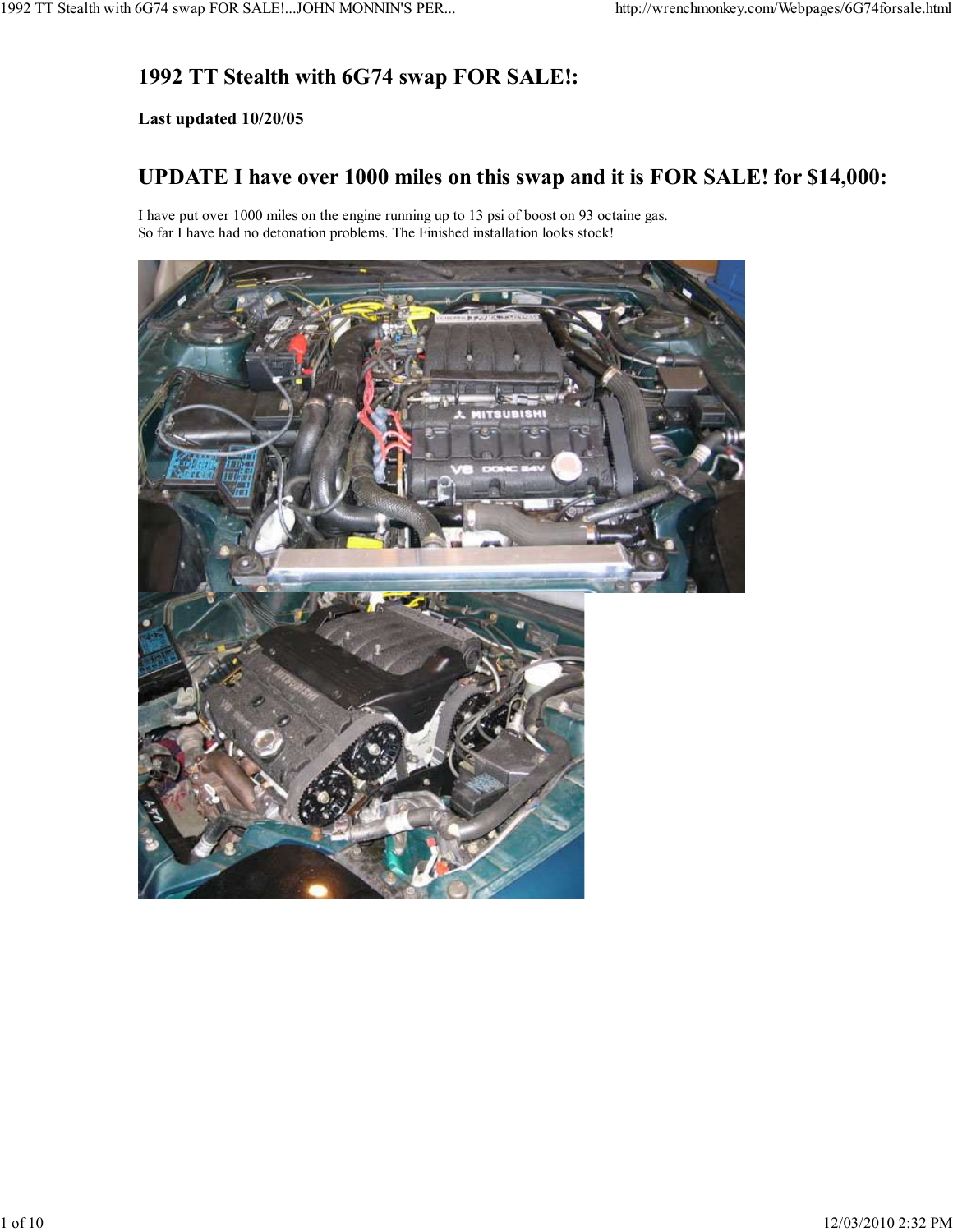

### **Why I did this conversion:**

The answer is that I personally believe a 6G74 has more potential than the 6G72 engine. The deck height on the 6G74 engine is 18mm higher than the 6G72 engine so it can be stroked to over 4.1L More cubic inches means more potetial power on pump gas which will hopefully make this an awesome street engine.

For more in depth study of the engine specifications and stroker math! 6G74 Details For more side by side parts comparisons! 6G74 Part Comparison Pictures This swap only requires a few parts to be modified see details here! 6G74 Parts Modified More pictures More 6G74 Pictures!

## **PROs and CONs of swapping to 6G74:**

PROS

1. Heigher deck height means it can be stroked to over 4.1L

More cubic inches means more low end torque

3. More cubic inches means that less boost is required to get same power level as 6G72, more power on pump gas!

If you try to you can make the engine look stock to anyone but a expert on 3000GT and Stealths.

a 4.0L twin turbo engine is basically a 2.0L engine for each turbo. There are a huge amount of DSM turbo optimized for a 2.0L engine. More options are always good.

#### **CONS**

1. Engine swaps are not emissions legal, although it would be easy to hide to most people

2. Bigger stoke means higher pistons accelleration which could limit RPMS

3. Wider engine means many accessories don't fit w/o modification, like alternator and P/S pump.

Higher engine means there is no room for strut tower bar, and engine may hit some hoods

5. Heavier engine and more weight on front will mess up the cars cornering balance

With stock pistons higher compressions raio (10:1 vs. 8:1) means that lower boost will be needed to prevent detonation 7. 6G74 Block does not have oil squiters to cool pistons so lower boost may be needed to prevent detonation

## **What 6G74 Engine should you buy?:**

You must be very carefull selecting the engine. I bought mine from Eric Japan Engines in Chicago (773) 463-8108 All of the 6g74 Engines will bolt to the transmission but the accesorries vary a LOT.

Avoid SOHC Diamante and Montero motors, they need a LOT of modifications to work

94-96 DOHC 3.5L Montero motors are a decent choice but they have cast cranks and accesories still need a lot of Modifications

3. The BEST engine is a JSPEC 6G74 engine from a Front wheel drive Mitsubishi Debonaire, Pajaro, or Kia Grandure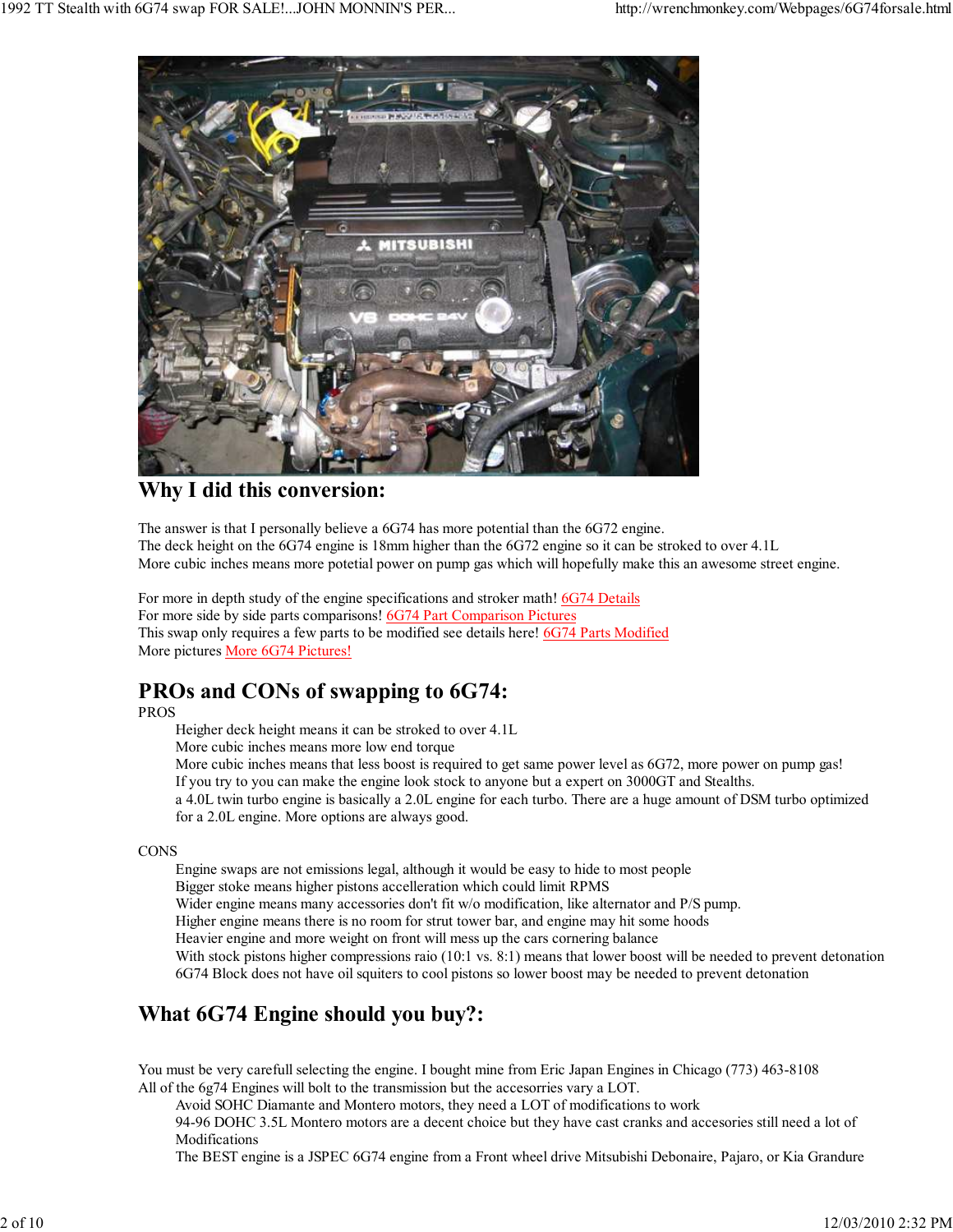(mitsubishi made engine)

I would suggest that a JSPEC FWD 6G74 engine is the ONLY engine to consider, This web page is dedicated to this engine. The Engine I recieved had a forged crank in it! That alone makes this the only engine worth considering

### **6G72 Parts fit directly on 6G74 Engine:**

The parts that are directly interchangeable, or that must be reused from old 6G72 engine are:

1. Crank shaft pully is physically the same size but the center wieght is a little different, us the 6G74 pulley if possible Radiator fill tube on top of thermostat housing.

The plate that goes between the engine and transmission needs to be re-used from 6G72 engine.

Oil filter mounting bracket from 6G72TT engine is needed if an oil cooler is used, all TT engines use oil cooler. The Stock 6G74 Engine oil filter bracket shown below



The 6G72TT 3L oil filter bracket bolts right to the 6G74 3.5L block



Flywheel from 6G72 engine needs to be re-used Throttle Body from 6G72 engine needs to be re-used. It looks like either upper intake manifold will work. 8. 6G72 Engine mouting brackets have to be re-used 9. A 6G72 93+ oil pump is a direct fit! 10. A 6G72 93+ Water pump is a direct fit! A 6G72 93+ oil pan will bolt to block but doesn't quit fit.

12. A 6G72 Radiator Fill neck is needed, Note The Turbo housing has a extra water fitting for turbo coolant line.

## **6G74 parts you MUST get from JSPEC engine:**

Make sure you Jspec engine has the following parts or you are going to have a VERY difficult time getting them:

Lower intake manifold on 6G74 is wider than a 6G72, Note 6g72 Upper intake manifold will bolt to 6G74 lower intake plenum

Below is 6G74 3.5L block with correct lower intake manifold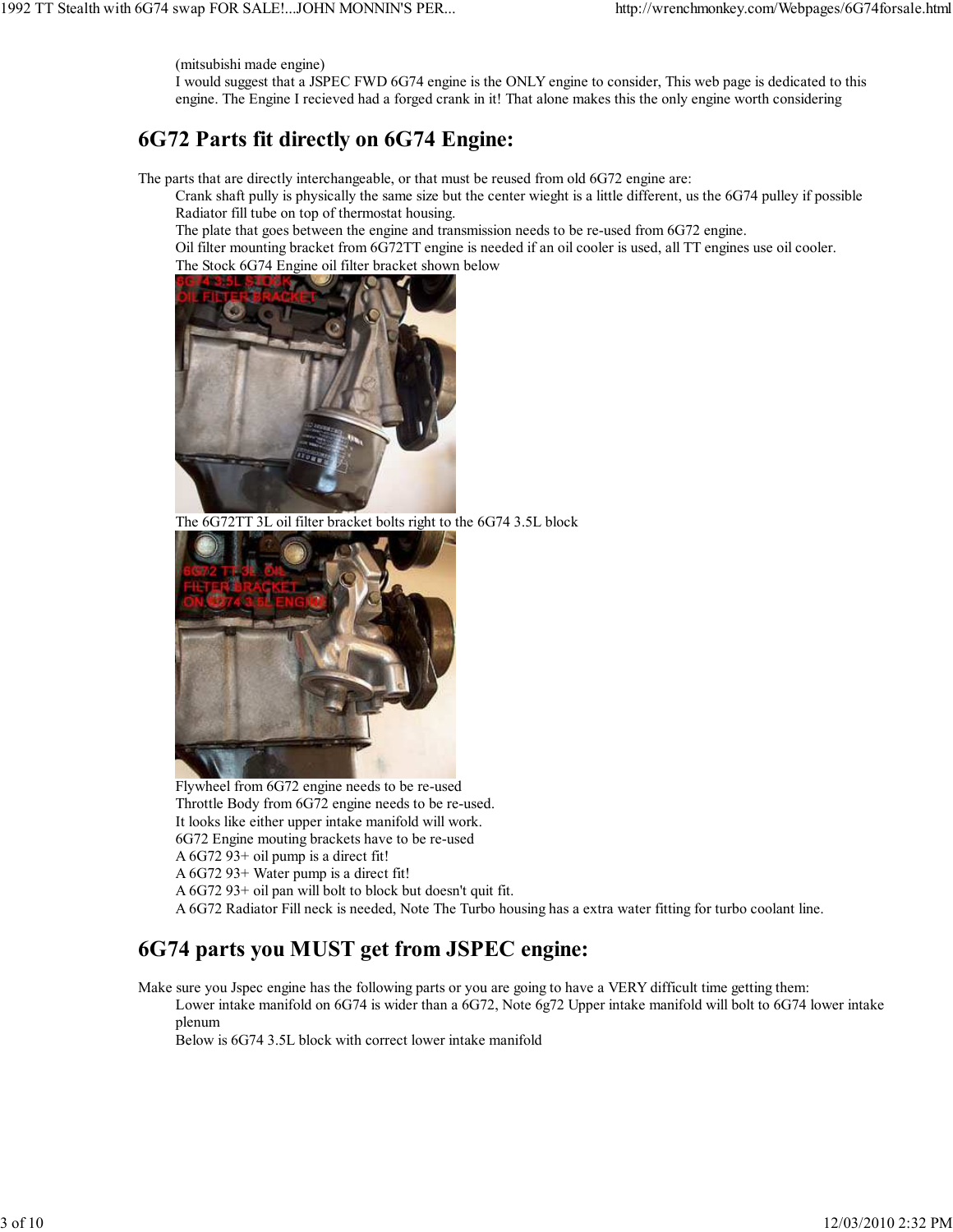

Below is 6G74 3.5L block with smaller 3.0L 6G72 lower intake manifold



The 6g72 Lower pleum doesn't fit at all. Lower Timing belt cover Upper timing belt covers Water Valley crossover tube that goes from drivers to passenger side of engine They are different because the tube support bolts to the head, which is in a different location. The tubes are so close in shape that I am sure a 6G72 part could be made to work with a litte effort.



Water Housing that goes from front to rear head on passenger side of engine The 6G74 heads are farther apart so that the 6G72TT 3.0L water housing does not fit . The 6G74 water housing bolts up but if you have a turbo car it must be modified supply and return water fittings added for turbos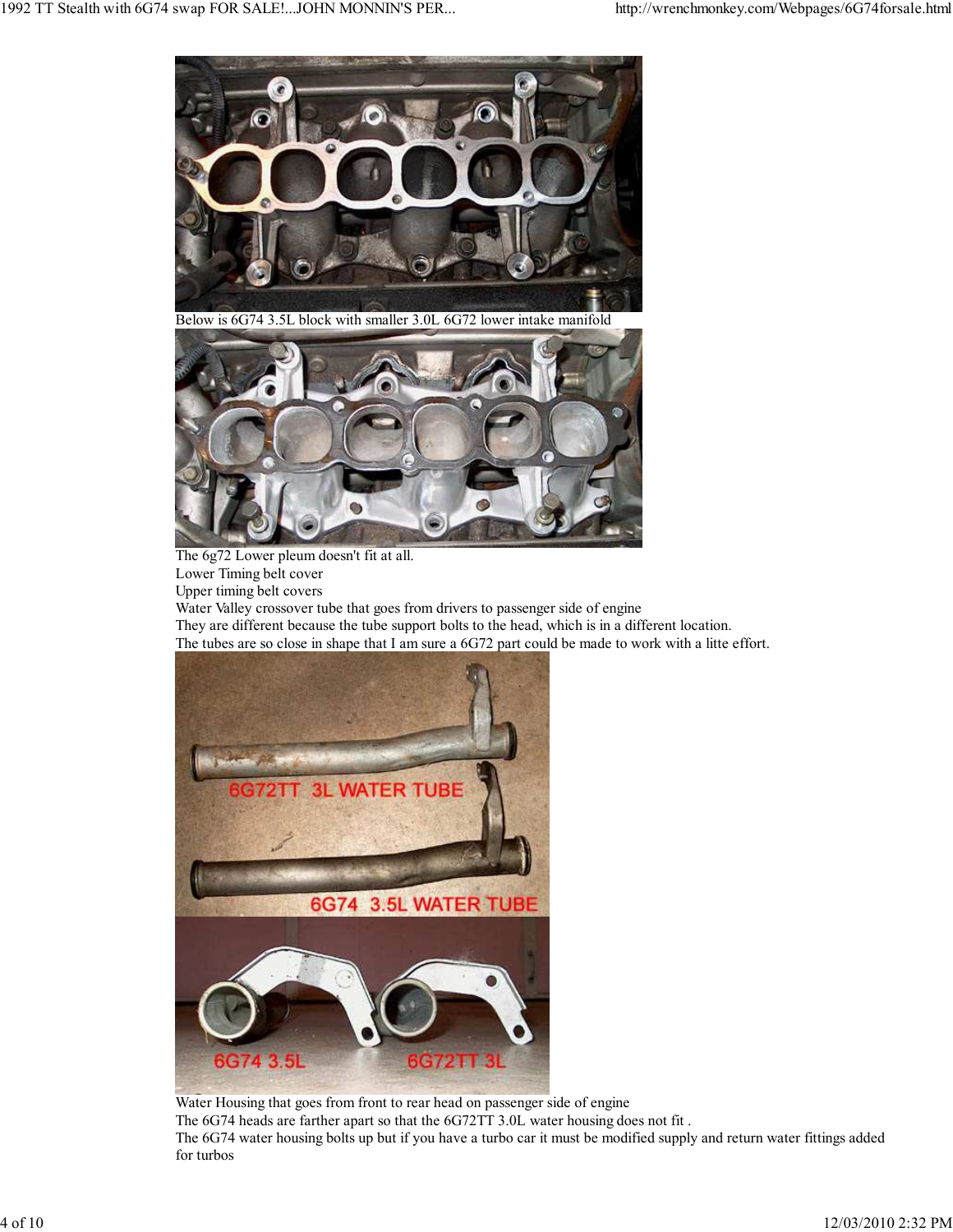

6. 6G72 Power steering pump bracket AND power steering belt tensioner pulley, The 6G72 parts just don't fit.



6G72 Alternator Mounting bracket: The best way to do this swap is to use the 6G74 Bracket I figured out that the 6g72 bracket can be used but only if is cut down and an adpater bracket made.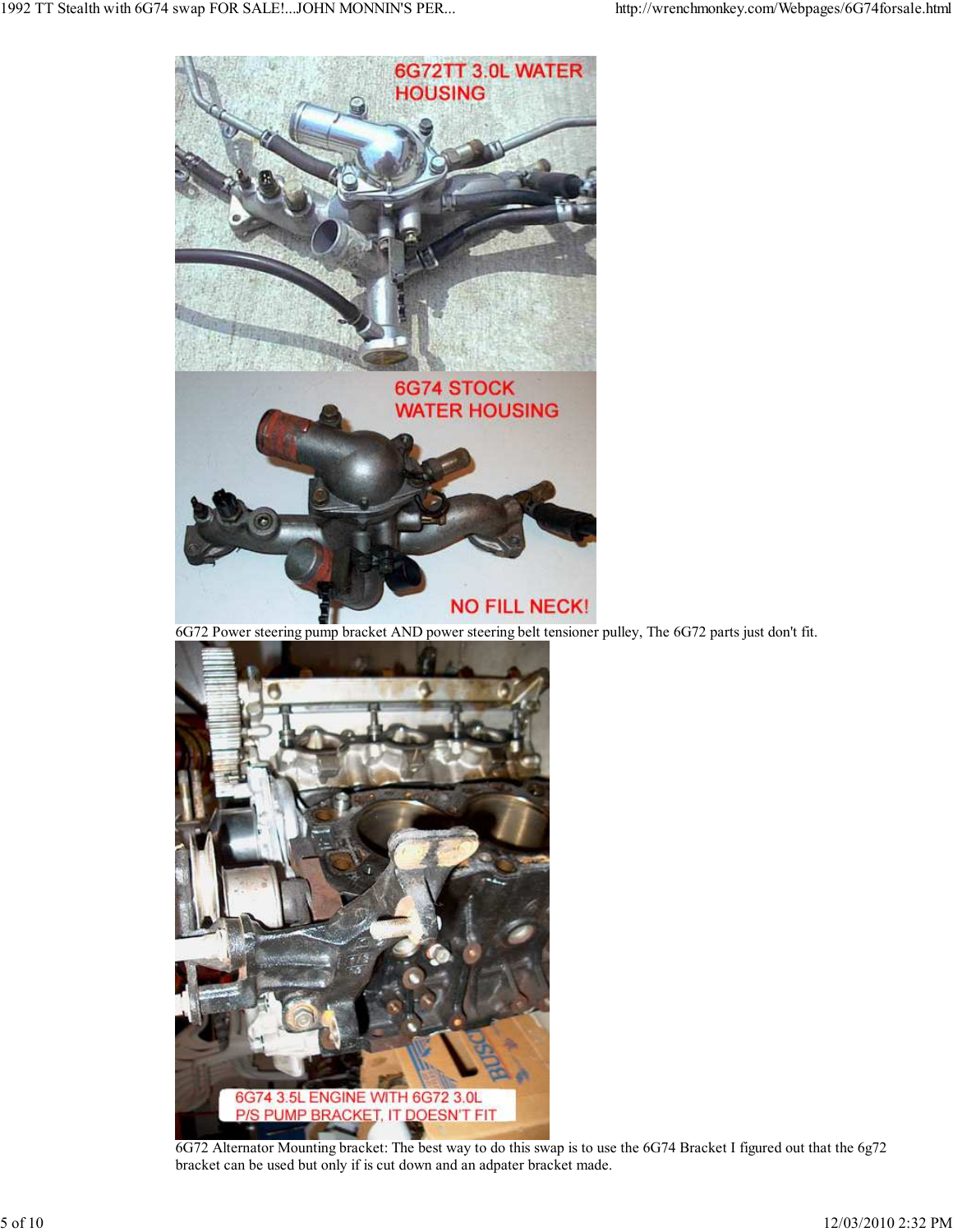

This is a computer model I made of 6G74 engine. I only modeled part of the altenator bracket (thats green). This first picture shows the stock adapter bracket location (thats purple) for a 6G72 engine. If you look closely you can see the Green alternator bracket blocks the moungting holes in the 6G74 head location



This second picture shows the new bracket I designed in orange. The green bracket is just far enough from the heads for room for a mounting bolt. The new bracket mounts extra low and what is not shown is some flat spacers I will use between the alternator bracket and my new bracket, SIMPLE!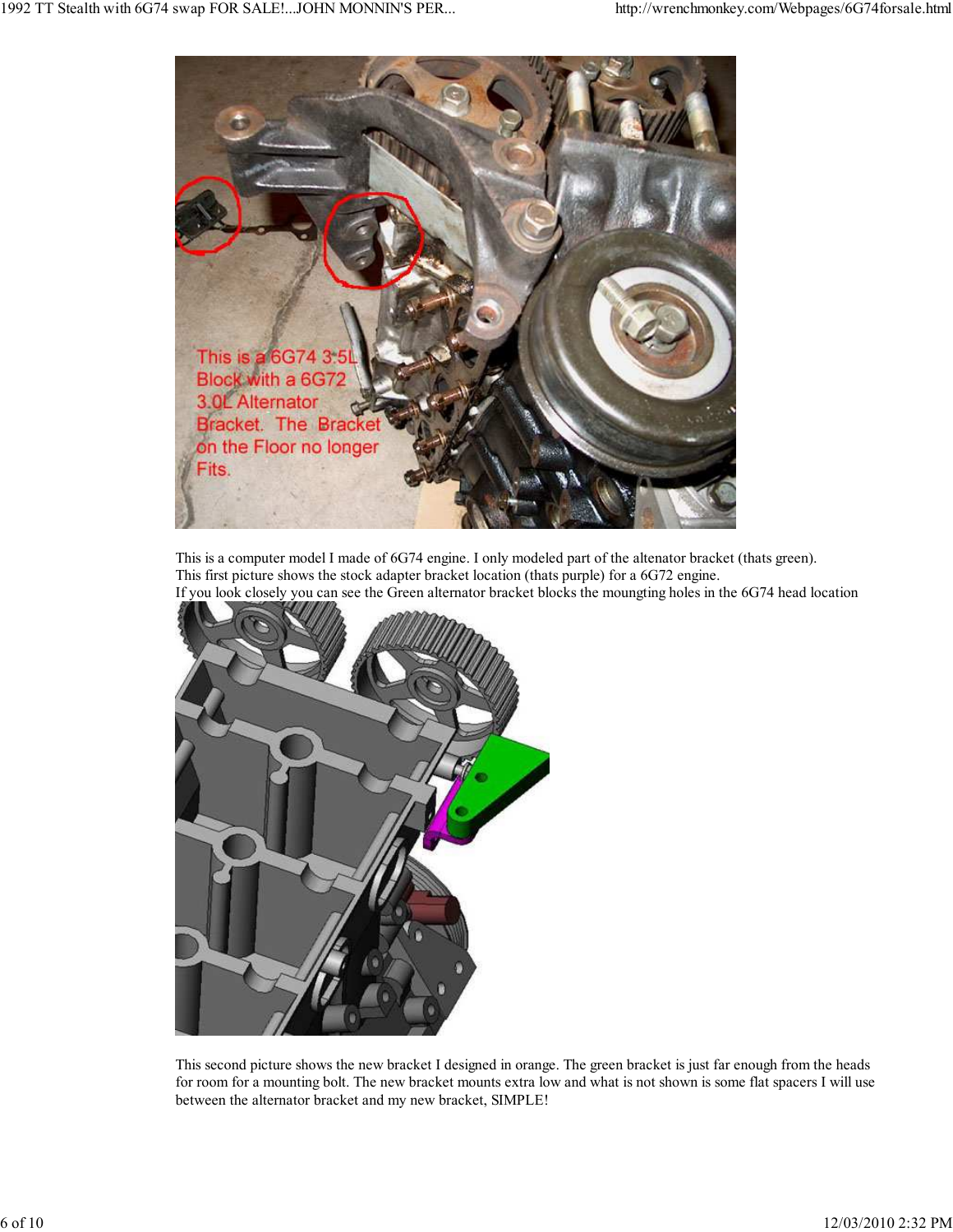

# **Parts you MUST modify:**

6G74 Water crossove tube must be tapped for coolant lines to go to turbos. I had 3 aluminum pipe thread bungs welded on.

The 4th water fitting is in the 6G72TT radiator cap housing.

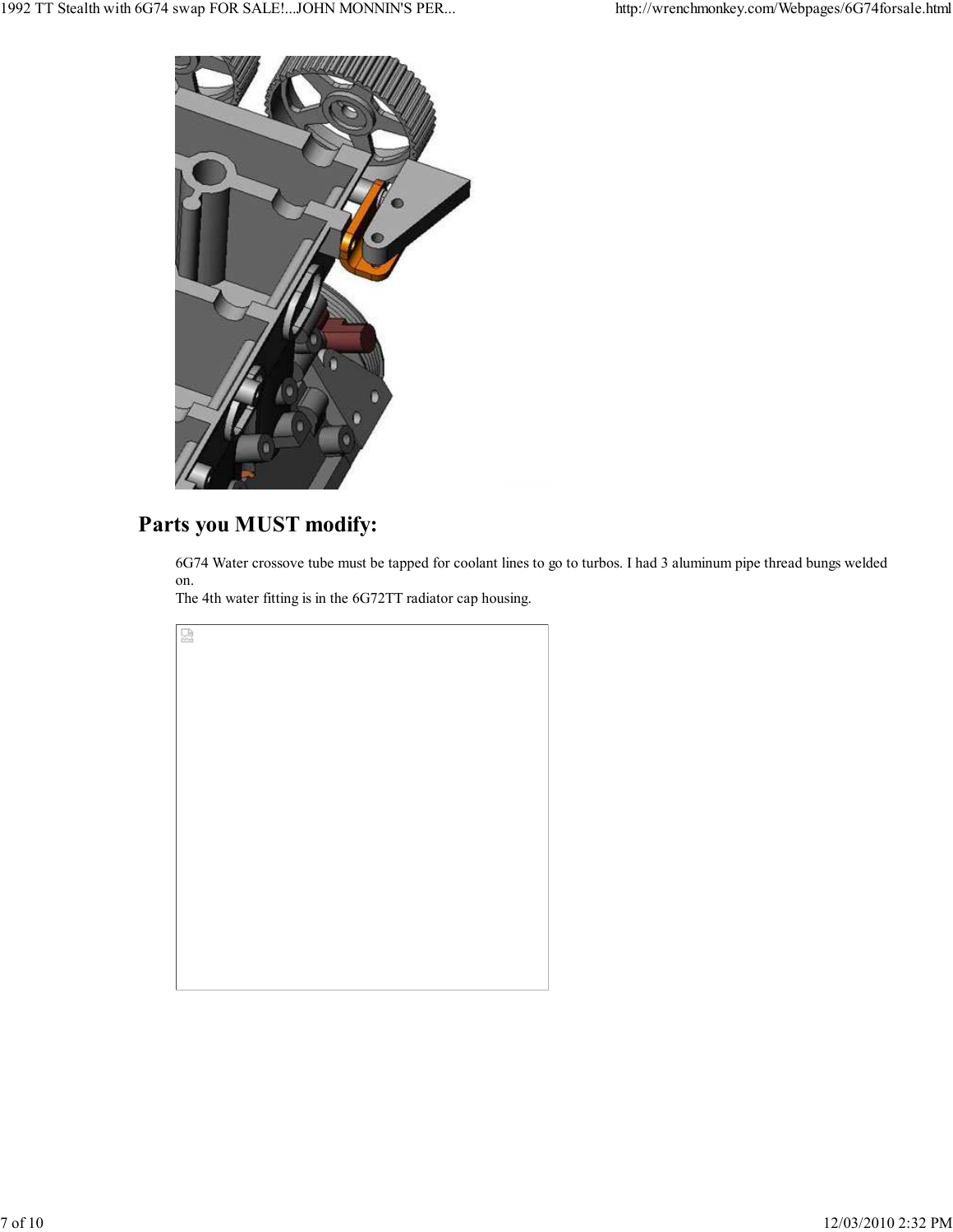

2. 6G74 Oil pan requires major modifications to make clearance for AWD transfercase.

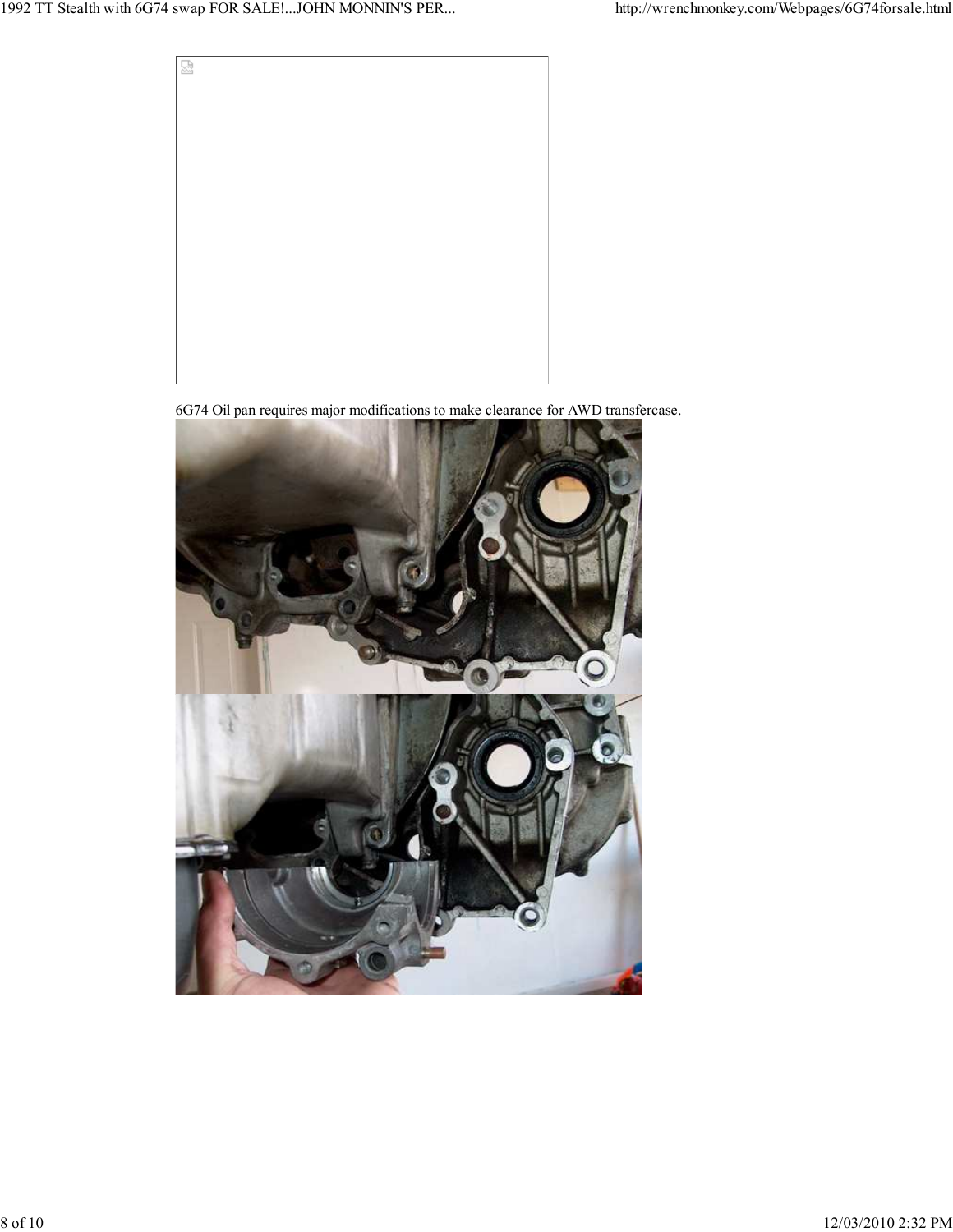

6G74 is set up for 4-bolt main style Crank angle and Cam angle sensors,  $91 \& 92$  cars will need to install a cam driven sensor or a jumper harness.



With a turbo Conversion the 6G72 3.0L Turbo oil supply and retrun lines must be lengthend. They are 20mm too short on 3.5L

I Made custom steel briaded lines, these were VERY expensive and time consuming. Custom Rear turbo oil return line